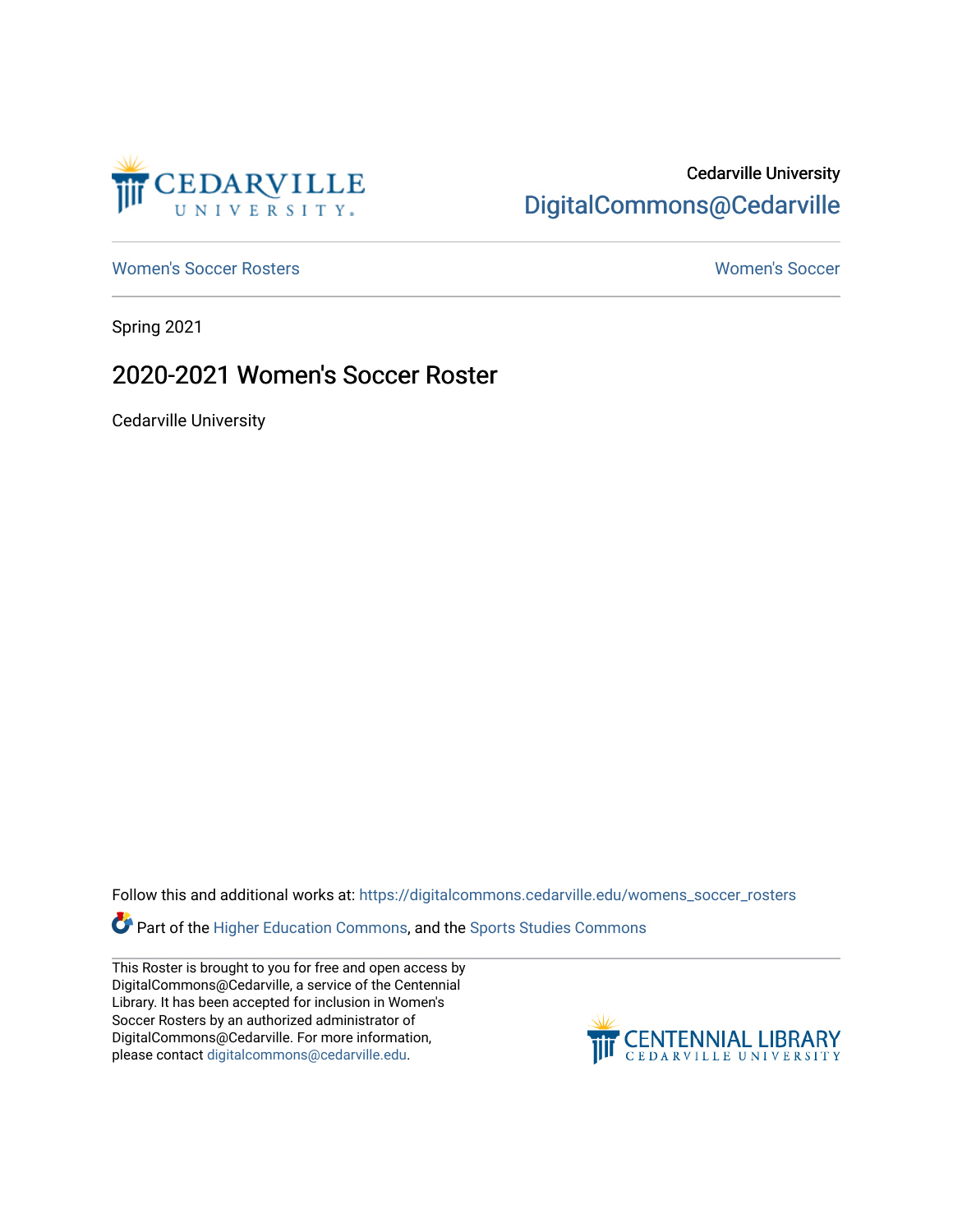# Cedarville University Athletics 2020 Women's Soccer Roster - Cedarville University Athletics https://yellowjackets.cedarville.edu/sports/womens-soccer/roster?print=true<br> **Cedarville University Athletics**

### 2020 Women's Soccer Roster

|                            | omen's Soccer Roster - Cedarville University Athletics |           |                |            |                                                                             |                                          |  |  |
|----------------------------|--------------------------------------------------------|-----------|----------------|------------|-----------------------------------------------------------------------------|------------------------------------------|--|--|
|                            |                                                        |           |                |            | https://yellowjackets.cedarville.edu/sports/womens-soccer/roster?print=true |                                          |  |  |
|                            |                                                        |           |                |            |                                                                             |                                          |  |  |
|                            |                                                        |           |                |            |                                                                             |                                          |  |  |
|                            | <b>Cedarville University Athletics</b>                 |           |                |            |                                                                             |                                          |  |  |
| 2020 Women's Soccer Roster |                                                        |           |                |            |                                                                             |                                          |  |  |
|                            |                                                        |           |                |            |                                                                             |                                          |  |  |
| <b>NO</b>                  | <b>PLAYER</b>                                          | POS       | HT             | YR         | <b>HOMETOWN</b>                                                             | <b>HIGH SCHOOL</b>                       |  |  |
| $\mathbf{1}$               | <b>Jocelyn Gross</b>                                   | G         | $5-6$          | So.        | Pullman, WA                                                                 | Pullman                                  |  |  |
| $\overline{2}$             | Olivia Hoffman                                         | F         | $5-7$          | Jr.        | Chattanooga, TN                                                             | Chattanooga Christian                    |  |  |
| 3                          | Jada Hensley                                           | F/D       | $5-2$          | So.        | Noblesville, IN                                                             | Noblesville                              |  |  |
| 4                          | <b>Olivia Estep</b>                                    | D         | $5-4$          | Fr.        | Jefferson, MD                                                               | <b>Brunswick</b>                         |  |  |
| 5                          | <b>Aleah Martone</b>                                   | F         | $5-5$          | Jr.        | Spencerport, NY                                                             | Spencerport                              |  |  |
| 6                          | <b>Maddy Nelson</b>                                    | M         | $5-5$          | Fr.        | West Chester, OH                                                            | Homeschool                               |  |  |
| $\overline{7}$             | <b>Tiffany Campbell</b>                                | F         | $5-4$          | Fr.        | Cincinnati, OH                                                              | Clark Montessori                         |  |  |
| 8                          | <b>Rose Anthony</b>                                    | F         | $5-9$          | Sr.        | Holland, MI                                                                 | <b>Holland Christian</b>                 |  |  |
| 9                          | <b>Grace Cain</b>                                      | М         | $5-4$          | Jr.        | Westerville, OH                                                             | Worthington Christian                    |  |  |
| 10                         | Delight Williams                                       | D         | $5-7$          | Sr.        | St. Petersburg, FL                                                          | Homeschool                               |  |  |
| 11                         | <b>Emily Walton</b>                                    | M<br>M    | $5-6$<br>$5-5$ | Fr.<br>Fr. | Cochranville, PA                                                            | 21st Century Cyber Charter               |  |  |
| 12                         | <b>Holly Gouldrup</b>                                  |           |                |            | Asburnham, MA                                                               | Littleton                                |  |  |
| 13                         | <b>Mackenzie Northcutt</b>                             | F.        | $5-8$          | Sr.        | Niantic, CT                                                                 | East Lyme                                |  |  |
| 14                         | <b>Ava Dotlich</b>                                     | F.        | $5 - 10$       | So.        | Brownsburg, IN                                                              | Brownsburg                               |  |  |
| 15                         | <b>Marisa Hoober</b>                                   | D/M       | $5-5$<br>$5-8$ | Jr.        | Elkton, MD<br>Cary, NC                                                      | Lancaster Mennonite                      |  |  |
| $16\,$                     | <b>Rachel Wiggins</b>                                  | F/M       |                | Sr.        |                                                                             | Cary Christian                           |  |  |
| 17                         | <b>Kenna Anderson</b>                                  | F/D       | $5-3$          | Jr.        | Jamestown, OH                                                               | <b>Clark Shawnee</b>                     |  |  |
| $18$                       | <b>Anna Carrico</b>                                    | D/F       | $5-8$          | Jr.        | Ponte Vedra, FL                                                             | St. Johns Country Day                    |  |  |
| 19                         | <b>Mary Kate Wyer</b>                                  | M         | $5-8$          | So.        | Greenville, SC                                                              | Southside Christian                      |  |  |
| 20<br>21                   | <b>Hannah Sareyka</b>                                  | M/D<br>F. | $5-2$<br>$5-7$ | Jr.<br>Sr. | Swedesboro, NJ<br>Lancaster, PA                                             | The Christian Academy<br>Manheim Central |  |  |
| 22                         | <b>Taylor Noll</b><br>Lisi Williamson                  | F/D       | $5 - 7$        | Fr.        | Sparta, NJ                                                                  | Sparta                                   |  |  |
| 23                         | <b>Jewel Hensley</b>                                   | M         | $5-2$          | So.        | Noblesville, IN                                                             | Noblesville                              |  |  |
| 24                         | Sara Olivarez                                          | M/F       | $5-6$          | Jr.        | Kalamazoo, MI                                                               | Homeschool                               |  |  |
| 25                         | Maya Ryder                                             | F         | $5-4$          | Fr.        | Xenia, OH                                                                   | Legacy Christian Academy                 |  |  |
| 26                         | <b>Rachel Norton</b>                                   | F         | $5 - 11$       | Jr.        | Sagamihara, Japan                                                           | Zama American                            |  |  |
| 27                         | <b>Anna Burkhard</b>                                   | F         | $5-2$          | So.        | West Chester, OH                                                            | Homeschool                               |  |  |
| 29                         | <b>Alexis Hickey</b>                                   | D         | $5-2$          | Jr.        | Maineville, OH                                                              | Little Miami                             |  |  |
| 31                         | <b>Bethany Murphy</b>                                  | D         | $5-6$          | Jr.        | Hilliard, OH                                                                | <b>Hilliard Darby</b>                    |  |  |
| 36                         | <b>Brooke Ackley</b>                                   | G         | $5-7$          | Fr.        | Worthington, OH                                                             | Thomas Worthington                       |  |  |
| 44                         | Megan Kunkle                                           | G         | $5-7$          | Fr.        | Walton, KY                                                                  | Walton Verona                            |  |  |

# Women's Soccer Coaching Staff